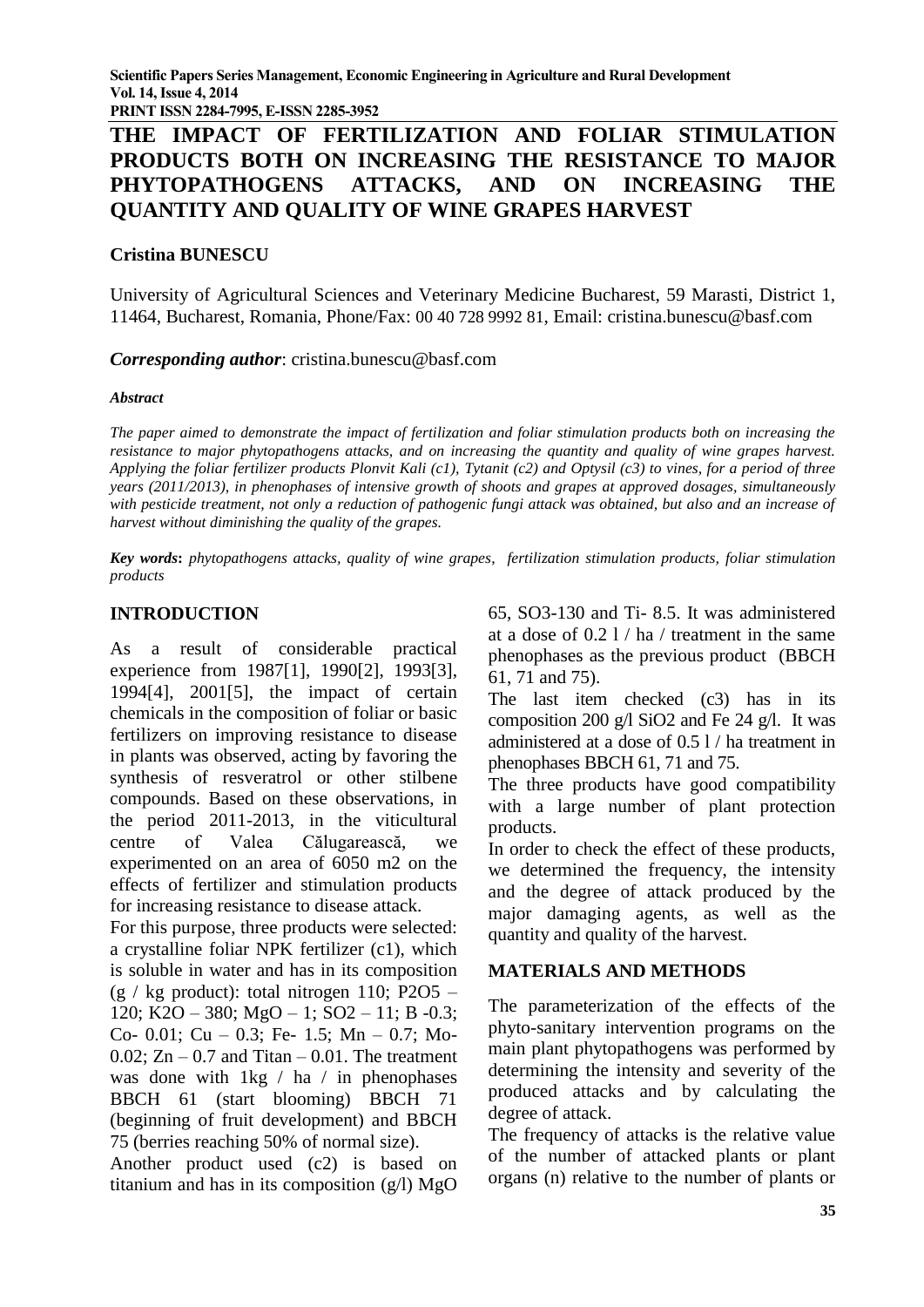#### **Scientific Papers Series Management, Economic Engineering in Agriculture and Rural Development Vol. 14, Issue 4, 2014 PRINT ISSN 2284-7995, E-ISSN 2285-3952**

organs observed (N).

For pathogenic fungi that cause mildew and powdery mildew in grapevine, the frequency was determined in three phenological moments: after blooming, in berry growth and at grapes compaction. For the gray mold only in the compaction phenophase – ripe start. Measurements were performed by direct observations on a number of plants 100 leaves and 100 grapes for each iteration.

The intensity of the attack is the relative value which gives the degree of plant attack coverage or range, a ratio of the infested area to the total area.

The intensity, as well as the frequency, were determined for pathogenic fungi that cause mildew and powdery mildew in grapevine in three phenological moments: after blooming, in berry growth and at grapes compaction. For the gray mold only in the compaction phenophase – ripe start. Measurements were performed by direct observations on a number of plants 100 leaves and 100 grapes for each iteration.

The degree of attack (GA) is the expression of the expanded seriousness of the attack on the plant or on the total number of plants on which we perform observations.

#### **RESULTS AND DISCUSSIONS**

### *1.The influence of fertilization and foliar stimulation products experimented upon in the viticultural centre of Valea Călugarească over the period 2011 -2013 regarding the degree of attack (Ga%) produced by mildew (Plasmopara viticola)*

The observations performed were related to the frequency and intensity of attacks in three phenophases (after blooming, berry growth and compaction) and we calculated the ratio of the degree of attack (frequency x intensity per 100). In terms of the favourability degree for the development of the fungus that causes mildew in grapevine, 2011 seemed to be the best: the attack intensity to the untreated control was 76%. 2012 and 2013 registered less amounts, with mildew occurring only sporadically.

Distinct differences were observed, significant and very significant, due to the influences of all products tested vs controls. The product

which has silicon and iron in its composition (C3) manages to provide the plant, both leaves and grapes, increased resistance to the fungus attack (66% as compared to 100% in the control). Results on the influence of foliar stimulation products tested on the attack (GA%) produced by Plasmopara viticola, in 2011-2013, are displayed in the chart below (Fig. 1):



Fig. 1. The influence of foliar stimulation products tested on the attack (GA%) produced by *Plasmopara viticola* on leafs and grapes, in 2011-2013

*2.The influence of fertilization and foliar stimulation products experimented upon in the viticultural centre of Valea Călugarească over the period 2011 -2013 regarding the*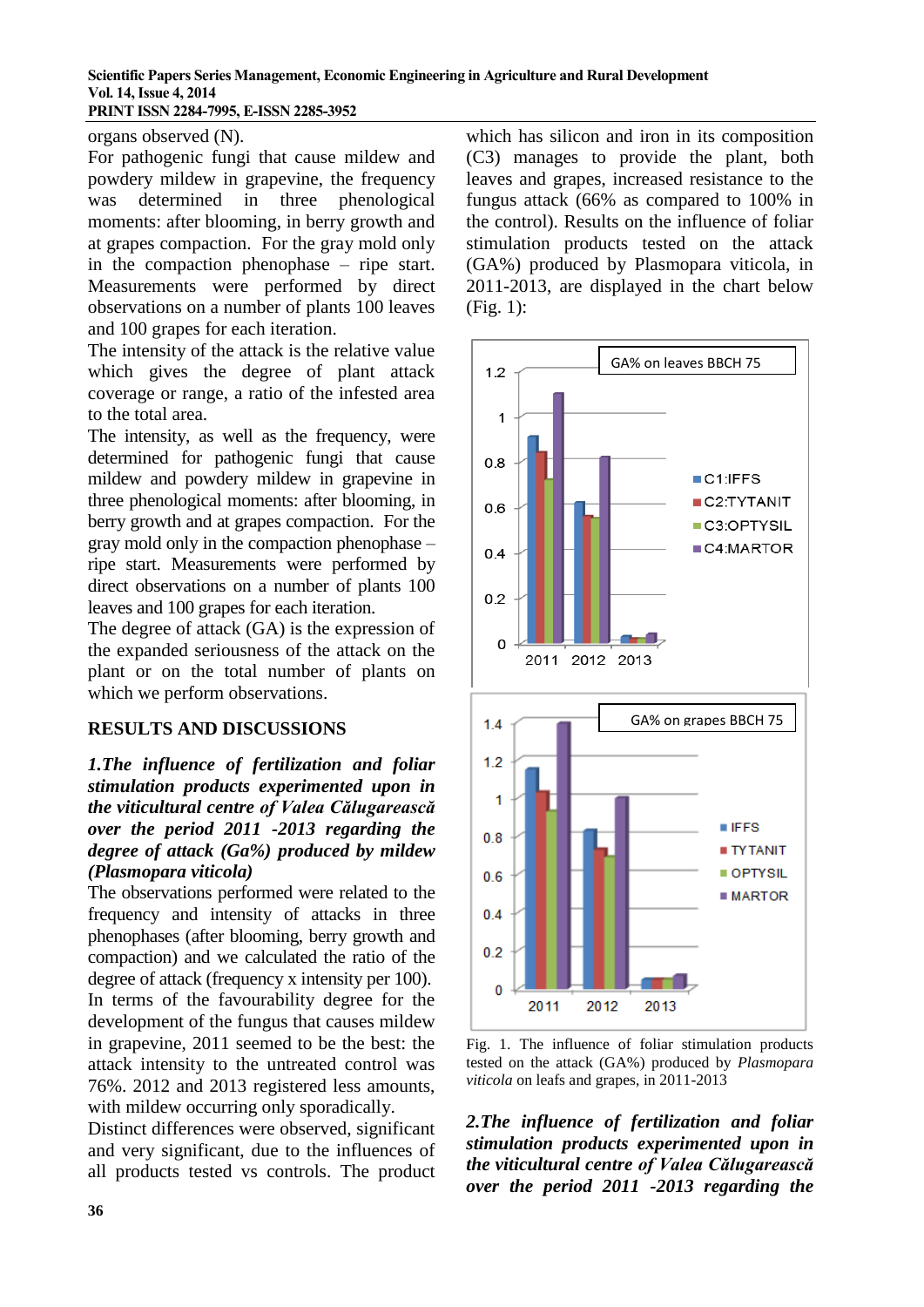**Scientific Papers Series Management, Economic Engineering in Agriculture and Rural Development Vol. 14, Issue 4, 2014**

**PRINT ISSN 2284-7995, E-ISSN 2285-3952** 

#### *degree of attack (Ga%) produced by powdery mildew (Uncinula necator)*

In 2011 the pressure of infection was high, and the intensity of the attack to the untreated control was 81.4%. Although the threat of infection was very low in 2012 and 2013, results on the impacts of fertilization products show the same trend.

After analyzing the results, we can conclude that the fertilization and stimulation products contribute to increasing plant resistence to this fungus. We present the results in graphical form illustrating the influence of fertilizing and foliar stimulation products tested on the degree of attack (Ga%) produced by powdery mildew (Uncinula necator) on vines in 2011- 2013 (Fig. 2).



Fig. 2. The influence of fertilization and foliar stimulation products tested on the attack (GA%) produced by *Uncinula Necator* on leafs and grapes, in 2011-2013

*3.The influence of fertilization and foliar stimulation products experimented upon in the viticultural centre of Valea Călugarească over the period 2011 -2013 regarding the degree of attack (Ga%) produced by the grapevine gray mold (Botrytis cinereia).*

In the case of gray mold we also note the positive influence of the tested substances on vine plant resistance.



Fig. 3. The influence of fertilization and foliar stimulation products tested on the attack (GA%) produced by *Botrytis cinereia* on grapes, in 2011-2013

We can clearly observe a production increase brought by the use of the tested products in all three years of experiments:

Table 1. The influence of fertilization and foliar stimulation products experimented upon in the viticultural centre of Valea Călugarească over the period 2011 -2013 regarding the grape production (kg / vine plant)

| Year                     | 2011                         | ×.    | 2012                         | $\ast$ | 2013                         | $\ast$ |
|--------------------------|------------------------------|-------|------------------------------|--------|------------------------------|--------|
| Product                  | Kg/vine<br><b>BBCH</b><br>85 | %     | Kg/vine<br><b>BBCH</b><br>85 | %      | Kg/vine<br><b>BBCH</b><br>85 | %      |
| $c1 - IFFS$              | 2.8                          | 112.5 | 3.08                         | 114.9  | 3.68                         | 105.4  |
| c <sub>2</sub> - TYTANIT | 2.71                         | 108.8 | 2.98                         | 111.2  | 3.54                         | 101.4  |
| $c3 - OPTYS$ IL          | 2.79                         | 112.1 | 3.07                         | 114.6  | 3.55                         | 101.7  |
| $c4$ - control           | 2.49                         | 100.0 | 2.68                         | 100.0  | 3.49                         | 100.0  |

\*difference vs control

#### *4.The influence of fertilization and foliar stimulation products experimented upon in the viticultural centre of Valea Călugarească over the period 2011 -2013 regarding the the content of sugar in unfermented wine.*

According to the chart below we can say that the products have brought a production increase without significantly influencing the content of sugar in unfermented wine.